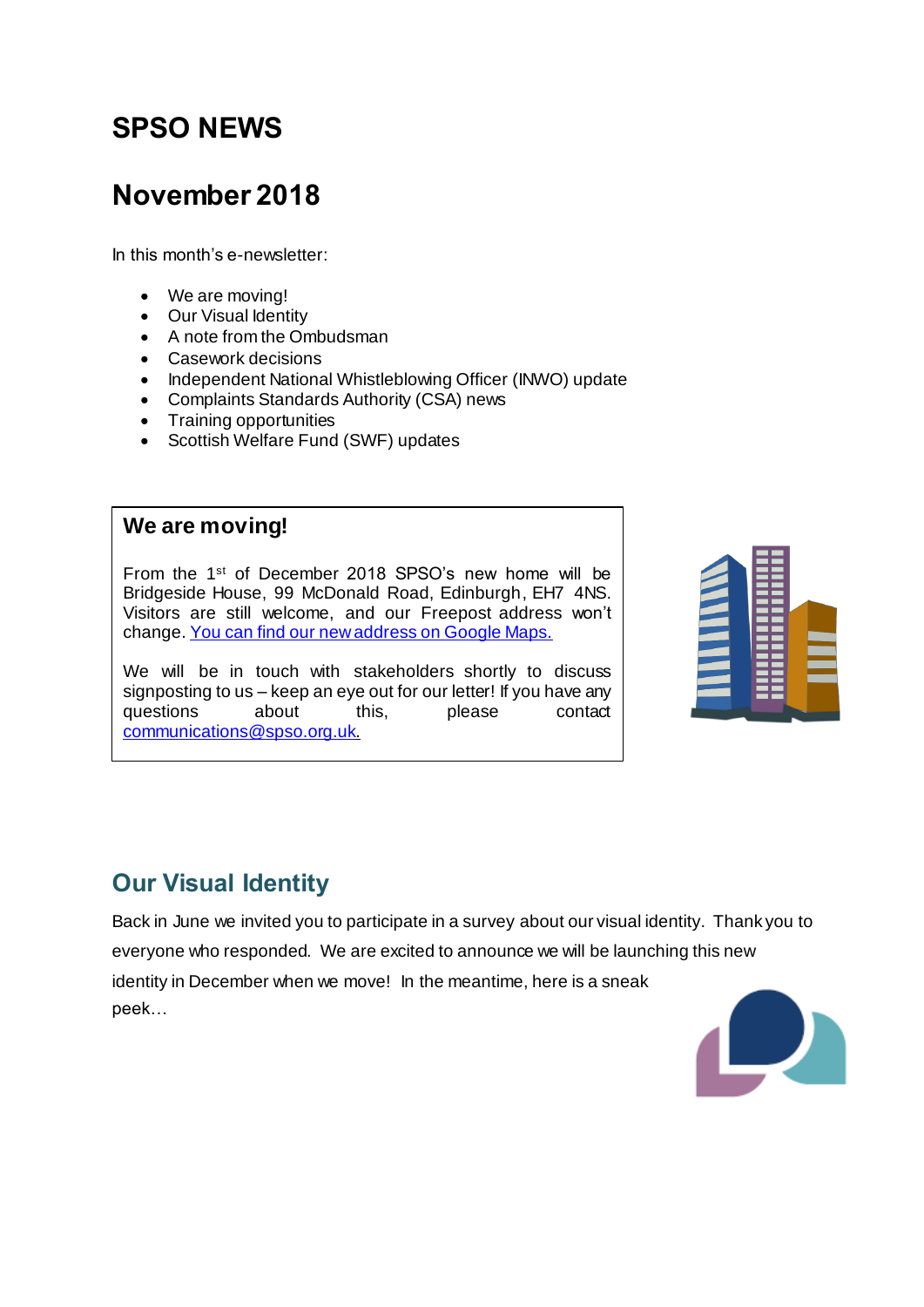## **A note from the Ombudsman**

As you may know, the Scottish Public Services Ombudsman Act 2002 sets out my statutory powers. This includes my powers to demand information or documents relevant to an investigation and what action I can take if I don't receive it – in technical terms – if I am obstructed in the performance of my functions, without lawful excuse.

My intention here is to remind public bodies of their obligation to provide information to my office, in good time, when requested to do so and inform you that we are reviewing our approach.

SPSO do not, as a matter of course, refer to our statutory powers when asking organisations for information; but I recognise there may be occasions where it would be helpful to do so. For example, it can provide reassurance if an organisation is concerned about disclosing personal or confidential information because it would confirm there is an obligation, based on statute, for them to do so. Equally, SPSO also need to demonstrate we have taken appropriate action to gather evidence to support our decision-making.

When we ask for information we always set a deadline for receipt. It is important organisations send us information by the deadline. If that is simply not possible, organisations can ask us to consider extending this deadline provided they have good reason. We are working to update our internal guidance to make sure we are consistent in how we ask for information and apply deadlines, while ensuring we continue to respond to requests for extensions in a consistent and fair manner. This work is due to be finalised in January 2019.

My staff are always available to respond to any enquiries you may have in relation to our information requests. If you have any concerns about any of the information we request please contact us directly to discuss.

### **Casework Decisions**

This month we:

- are publishing 50 decision reports availabl[e here](http://www.spso.org.uk/our-findings)
	- o 31 about the health sector
	- o 9 about local government
	- o 10 about a range of other organisations and subjects
- upheld 32 complaints in full or part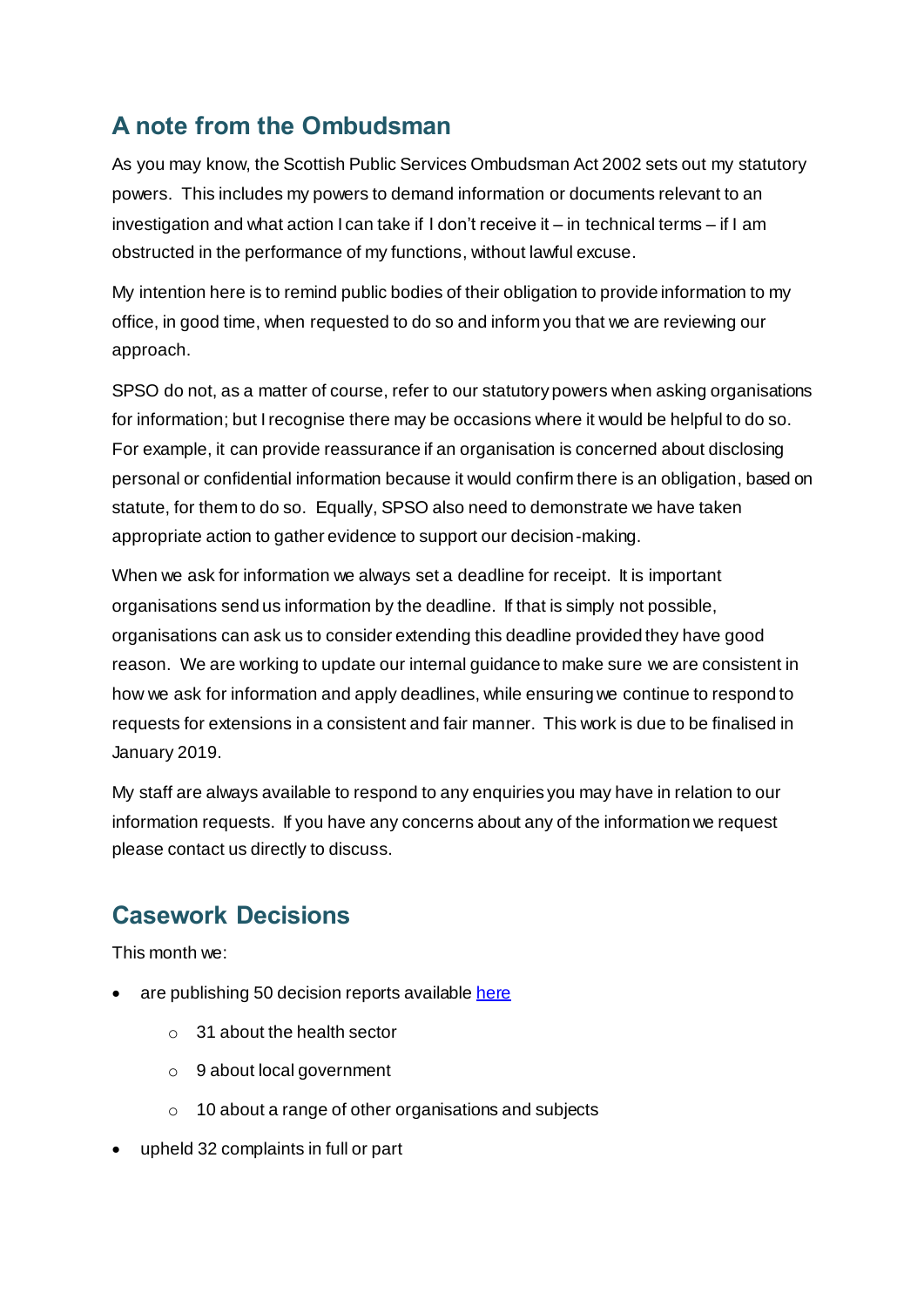- made 109 recommendations for learning and improvement
- are publishing one full investigation report:
	- o [201800015](https://www.spso.org.uk/investigation-reports/2018/november/dumfries-and-galloway-nhs-board), Dumfries and Galloway NHS Board the Board failed to provide reasonable care and treatment to a man who died of an aneurysm shortly after being admitted to hospital. There was also failings in communication, including the family of the man being informed of his death in a corridor. We made eight recommendations directly in relation to these findings. The Board accepted these recommendations.

Of the 9 decision reports about local government, 6 concerned primary schools. They included complaints about bullying and failure to follow the correct policy and/or procedure.

We upheld 3 of these complaints identifying failure to follow policies, or the GIRFEC principles (Getting it Right for Every Child, which sets out the nationwide policy which puts the child at the centre of decision-making and ensures their views are heard). Our recommendations sought to address these failings and where appropriate to ensure that complaint responses are appropriately empathetic and include a recognition of impact.

We did not uphold 3 of these complaints as we found that child protection procedures had been properly applied, and actions taken to deal with disruptive behaviour had been reasonable.

Local authorities have a duty to promote and ensure the care and welfare of children in their schools. They must make sure that all schools have an anti-bullying policy and procedure in place. All staff should be aware of the policy and be appropriately trained to ensure the effective application of the procedures. Complaints about bullying in schools must be taken seriously, and promptly investigated. Handled well by schools and local authorities, these complaints can help to promote positive relationships and behaviours throughout the school environment, and help to ensure children suffer no ongoing adverse or detrimental effects from their experiences at school.

### **Independent National Whistleblowing Officer (INWO)**

#### **Watch this space**

We are all set to consult on the draft National Whistleblowing Standards (the Standards). We continue to work with the Scottish Government as they prepare the legislation for consultation, the plan being we consult at the same time.

In the meantime we are planning for implementation of the draft Standards. You can find further details on our recent INWO work [on our website.](http://www.valuingcomplaints.org.uk/news)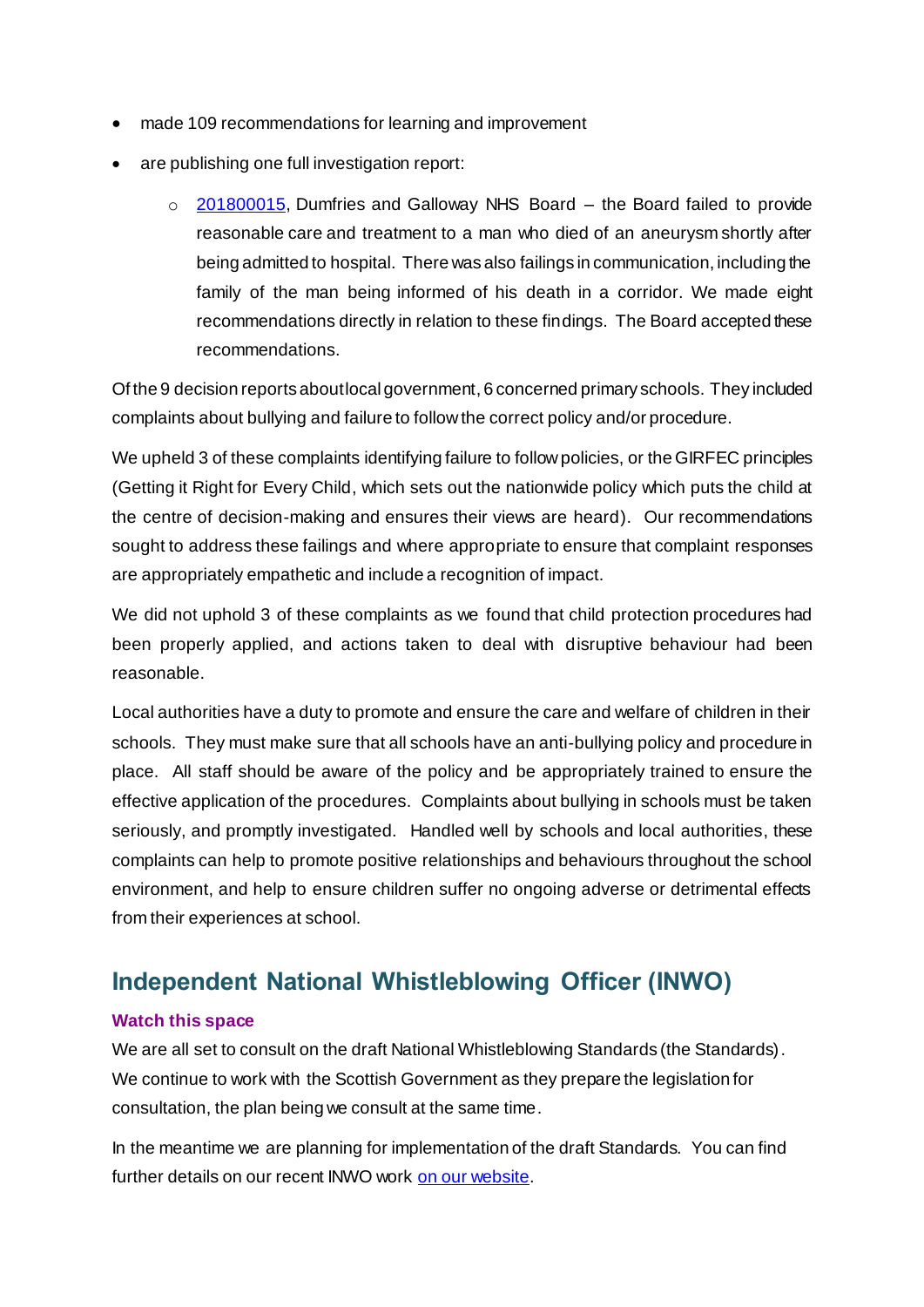## **Complaints Standards Authority (CSA) news**

We were pleased to participate in the General Medical Council's (GMC) national workshops to consider 'What patients expect of their doctors'. We welcomed the opportunity to provide feedback on complaints handling issues, which we hope will help to ensure every patient receives a high standard of care.

We also presented to the Academic Registrars Annual Conference which considered 'The New Age of the Student as Consumer and/or Partner'. You will find further information on the CSA's work [on our website.](http://www.valuingcomplaints.org.uk/news)

### **Training**

Our next open training course for the public sector is Complaint Investigation Skills on Wednesday 6 March 2019. This course will be held at our new accommodation – Bridgeside House! [To find out more or book a place, please visit our website.](http://www.valuingcomplaints.org.uk/training/training-courses) 

## **Scottish Welfare Fund (SWF) updates**

#### **SWF Communications and engagement**

Workshops for SWF decision makers are due to take place in:

- 29 November 2018 in Glasgow
- 3 December 2018 in Edinburgh
- 10 December 2018 in Aberdeen

The workshops are being held in collaboration with Scottish Government, and will focus on three main themes: ways of evaluating evidence; decision making and reasoning, and hot topics in SWF decision making.

In addition to holding our local authority sounding board this month, we also visited a local authority to meet with their SWF decision makers and discuss some key topics.

#### **SWF Statistics and reporting**

During October 2018, the SWF team:

- responded to 59 enquiries
- made 47 decisions (11 community care grants and 36 crisis grants)
- signposted 50 people to other sources of assistance.